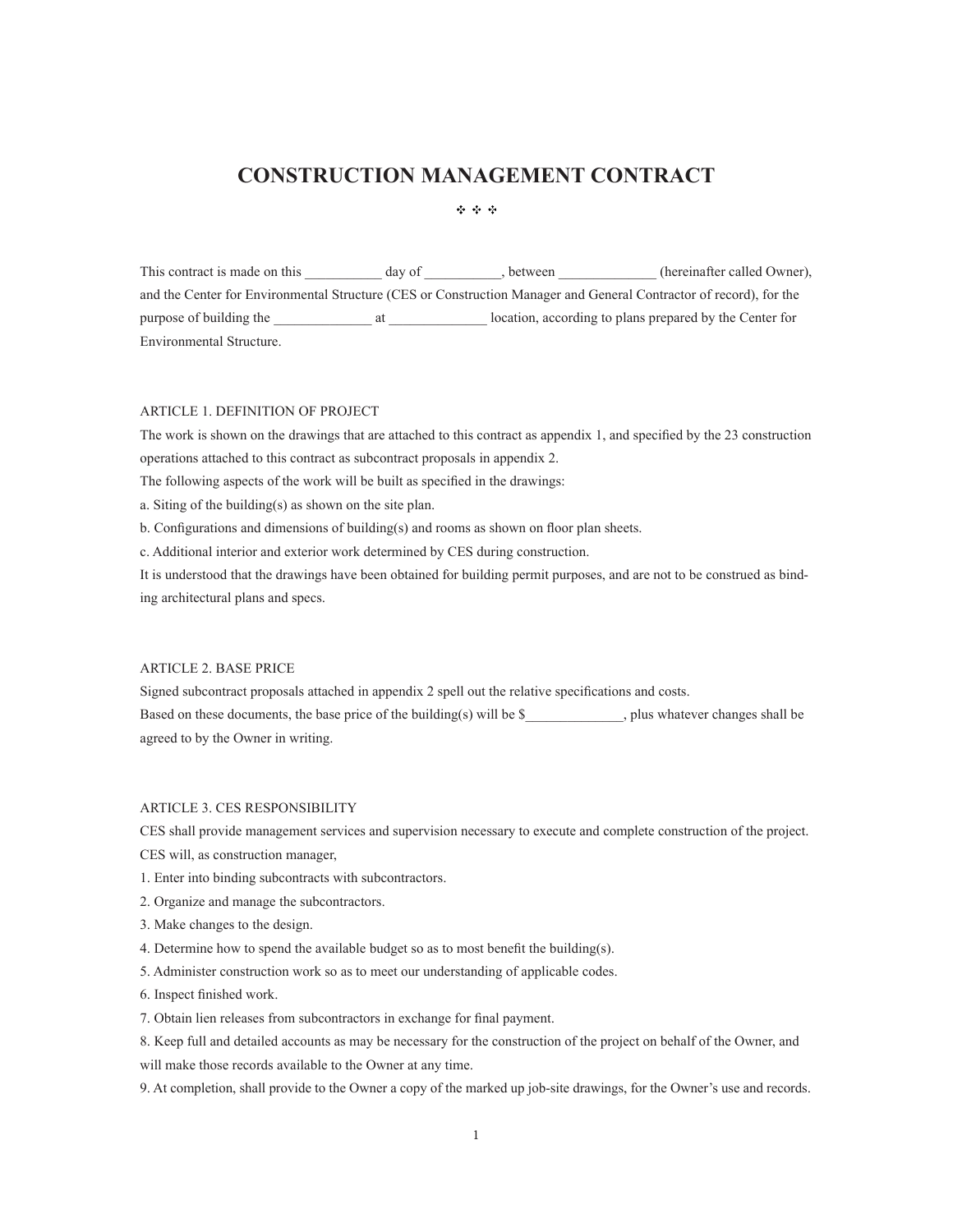In all matters of subcontractor dealings, in all matters of design changes, and in all matters of money management, the Owner grants CES complete authority to exercise its judgement on behalf of the Owner.

## ARTICLE 4. CES GENERAL PHILOSOPHY

It is believed that the approach to construction laid out in this contract and based on the fundamental assumptions above will secure for the Owner the highest quality building(s) possible within the available budget.

Specifically, this approach is designed to eliminate the profit motive of the general contractor. By setting a fixed fee for the management of the job and maintaining open records of all transactions, the typical overbidding by the contractor to protect himself from unforeseen overruns and contractor's markups on materials and subcontracted work are eliminated. In the typical owner-contractor arrangement the overbid money becomes windfall for the contractor and does not benefit the building(s) or the owner. In the model laid out in this contract all available money is spent for the betterment of the building(s).

This method also provides the framework for efficiently dealing with changes which are a fundamental part of making a good building. In the typical Owner-Contractor agreement any changes are discouraged by adding an exorbitant surcharge to the direct costs of the changes, effectively providing the contractor a windfall profit. Even changes which reduce the costs are typically charged as extras. In the method laid out here changes are not subject to additional surcharges and are charged at their actual costs.

CES encourages the Owner to review all subcontracts, and to propose alternative lower priced subcontractors. CES will evaluate the subcontractor proposals and award subcontracts if CES determines that it is in the best interest of the project, and provided that these proposals are consistent with the construction schedule.

## ARTICLE 5. SUMMARY OF CONSTRUCTION OPERATIONS

The construction will be organized under the following construction operations, with the following sums allocated to them. Detailed breakdown, showing subcontract amount, 15% contingency, and CES management fee is given in appendix 3.

1. GENERAL CONDITIONS 2. FOUNDATIONS 3. FRAME 4. FLOOR STRUCTURE 5. ROOF STRUCTURE 6. EXTERIOR WALLS 7. INTERIOR WALLS 8. ROOFING 9. MISC. METAL 10. WINDOWS/DOORS 11, BRICK AND TILE 12. PLASTERWORK 13. PLUMBING 14. ELECTRICAL 15. HVAC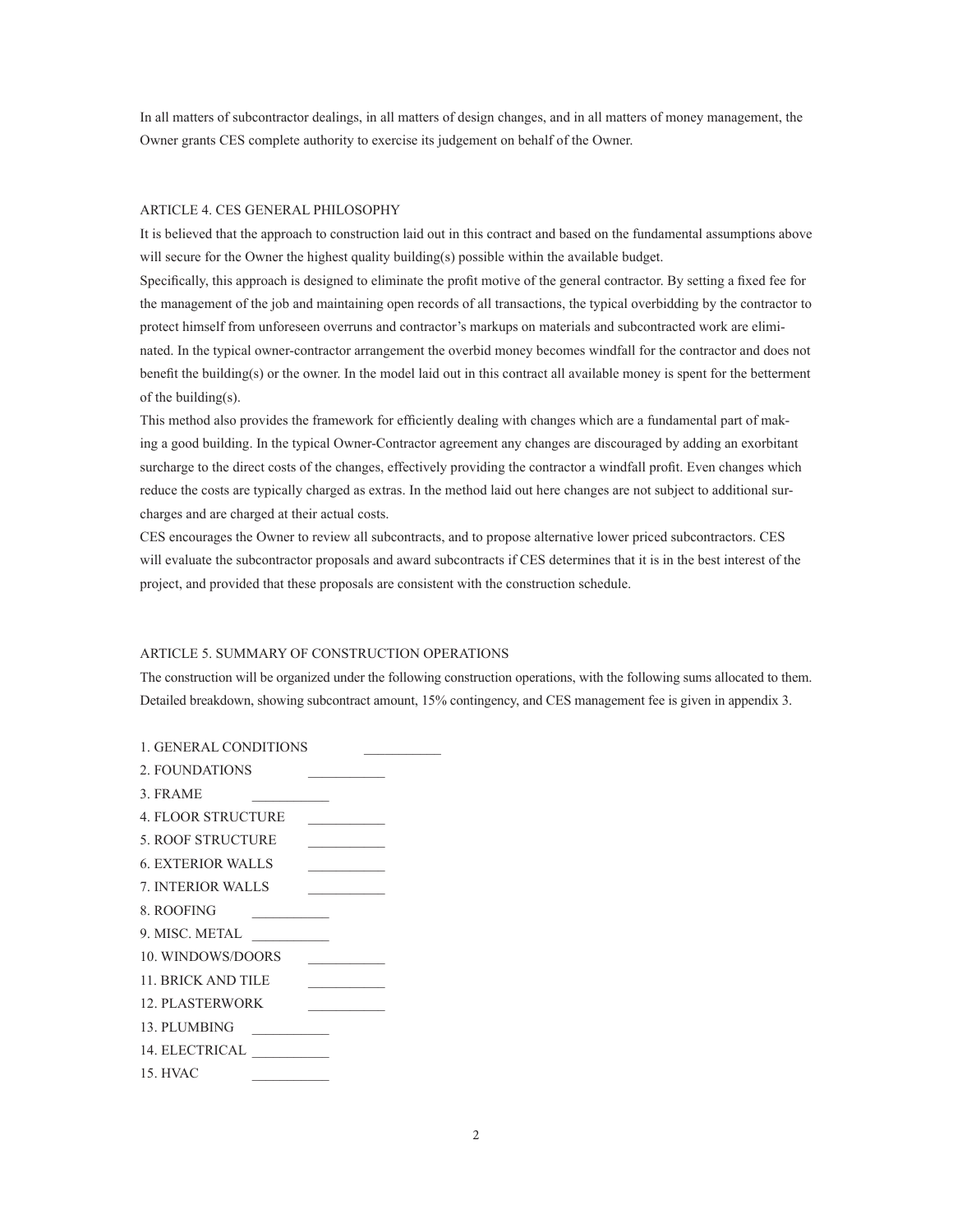- 17. CIVIL WORKS
- 18. INTERIOR FINISH WORK
- 19. CABINETWORK AND FURNISHING
- 20. PAINTWORK
- 21. GARDENS AND LANDSCAPE
- 22. OWNER'S REQUESTS
- 23. BIDDING FEE

# TOTAL BUDGET

The total dollar amount under subcontractor's subcontract proposals and the total dollar amount under contingency will be used by CES to build the building(s). The use of this money is under the sole discretion of CES acting as the manager for the Owner, and may be applied to cost overruns or for any items required by CES to improve or upgrade the building(s).

# ARTICLE 6. MANAGEMENT FEE

The Management Fees will be paid directly to CES as outlined under Article 9. The management fees will be used by CES to manage the project and will pay for CES management labor and overheads.

The total management fee paid to CES is  $\$\$  plus 20% of construction for all construction above  $\mathbb S$  .

The portion of this fee paid to CES for managing the construction of the project as outlined in this contract will be S plus 16% of construction for all construction above \$ This sum will be paid to CES according to the arrangement described in article 9.

The remaining portion of the fee  $(S_$  plus 4% of construction for all construction above  $S_$ will be paid to CES to cover bidding, organization of subcontractors and setup: \$ to be paid as a lump sum, on notification by CES that the bidding work has begun; the remaining  $\$\$  plus 4% to be paid on completion of the setup work.

#### ARTICLE 7. ALLOWANCES

Allowances are included in the main contract and subcontract documents for certain items not specified in detail. This portion of the budget is to be used by the Owner. The Owner can spend up to the allowance amount. If the Owner spends less than the allowance amount, the Owner will have the option of applying the savings to other allowance items. If the Owner wishes to spend more than the allowance amount, then they must spend less on subsequent allowance items or supply additional funds.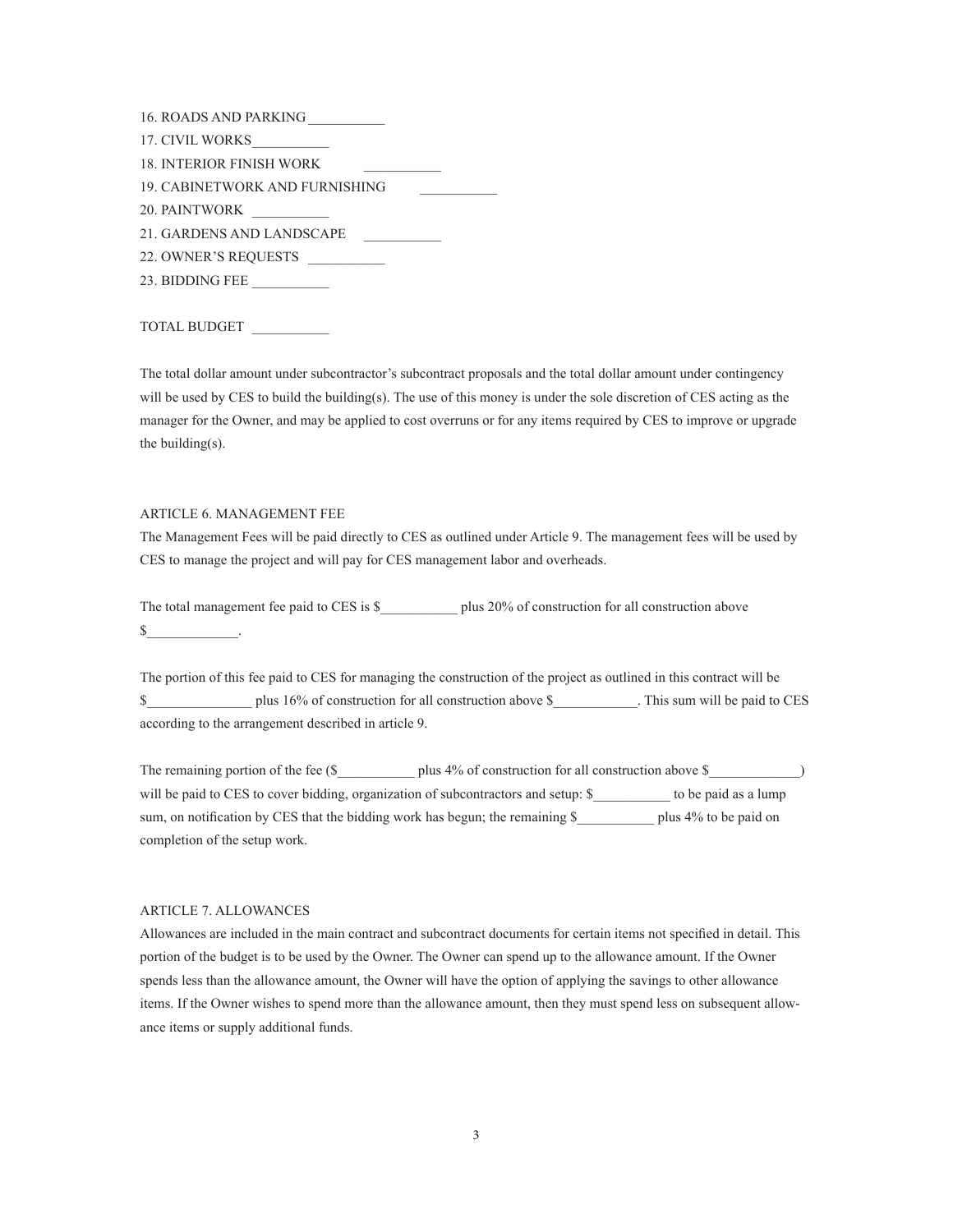#### ARTICLE 8. CONTINGENCY

To protect the Owner and the job against unforeseeable fluctuations of price, unforeseen site conditions, and other changes, each of the budgeted amounts in article 5 contains a contingency of 15%. The contingency money is to be used entirely at CES discretion, for the benefit of the building(s) as judged by CES. CES shall have the right to distribute and redistribute this contingency money as it sees fit, in order to meet difficulties and changes which arise in the building(s), and whenever possible, to make improvements and extras which CES believes will increase the harmony of the emerging building(s).

 $CES's$  intention is to maintain as much of the 15% contingency money as possible, and use this money to pay craftsmen who will make various finishing touches continuously throughout the job.

#### ARTICLE 9. PAYMENT PROCEDURE

The Owner will open a project checking account and make deposits to the account according to the schedule below. CES will be signatory on this account, and will have control of the project checkbook.

The basis for payment will be the list of Construction Operations. Summary in article 5 and detail in appendix 3.

The Owner will make deposits to the project checking account according to the following schedule for each operation: 50% of the price of the operation will be deposited to the account upon notification of the commencement of that operation. 35% of the price of the operation, on demand, when a reasonable portion of the work is completed.

10% of the price of the operation when notified by CES that the operation is at least 85% complete.

The remaining 5% will be paid according to the provisions of article 14.

As each check is deposited to the account, CES will withdraw the appropriate amount from the management category (as shown in appendix 3) to make payment for construction management fees, up to 95% of the total management fee. The remaining 5% of the total management fee will be deposited to CES upon final completion.

All records from the project account and all invoices for materials and labor, and all subcontractor's billings will be available for the Owner's review.

#### ARTICLE 10. SUBCONTRACTORS

Subcontract proposals for items 2-21 are attached as appendix 2. These proposals, signed by the various subcontractors constitute an addendum to the general contract, and serve as the basis for the project specifications and the construction budget. At the appropriate time CES will obtain subcontract proposals from subcontractors for any remaining items. In performance of this task, CES will seek out and hire subcontractors which in CES's opinion are most appropriate for the particular job. The criteria may be price in one instance, timeliness in another, and quality of work in another. CES is under no obligation to find the "lowest" subcontractor, nor the "best" subcontractor.

Should a subcontractor default on their subcontract, for any reason, CES will endeavor to renegotiate or find another subcontractor to perform the work. CES will proceed in a manner which it determines is in the best interests of the Owner and the project with respect to time, quality, flexibility, and price, but CES is under no obligation to provide subcontracts or subcontractors at a guaranteed price.

The relationship between CES and the subcontractors shall be a contractor-subcontractor relationship. Within the confines of such a relationship, CES will include its best efforts to provide appropriate guidance of the Subcontractors in the performance of their work. CES is to be sole agent on behalf of the Owner. The Owner or any agents of the Owner aside from CES, are explicitly forbidden from giving any directions to, or making any requests directly to any of the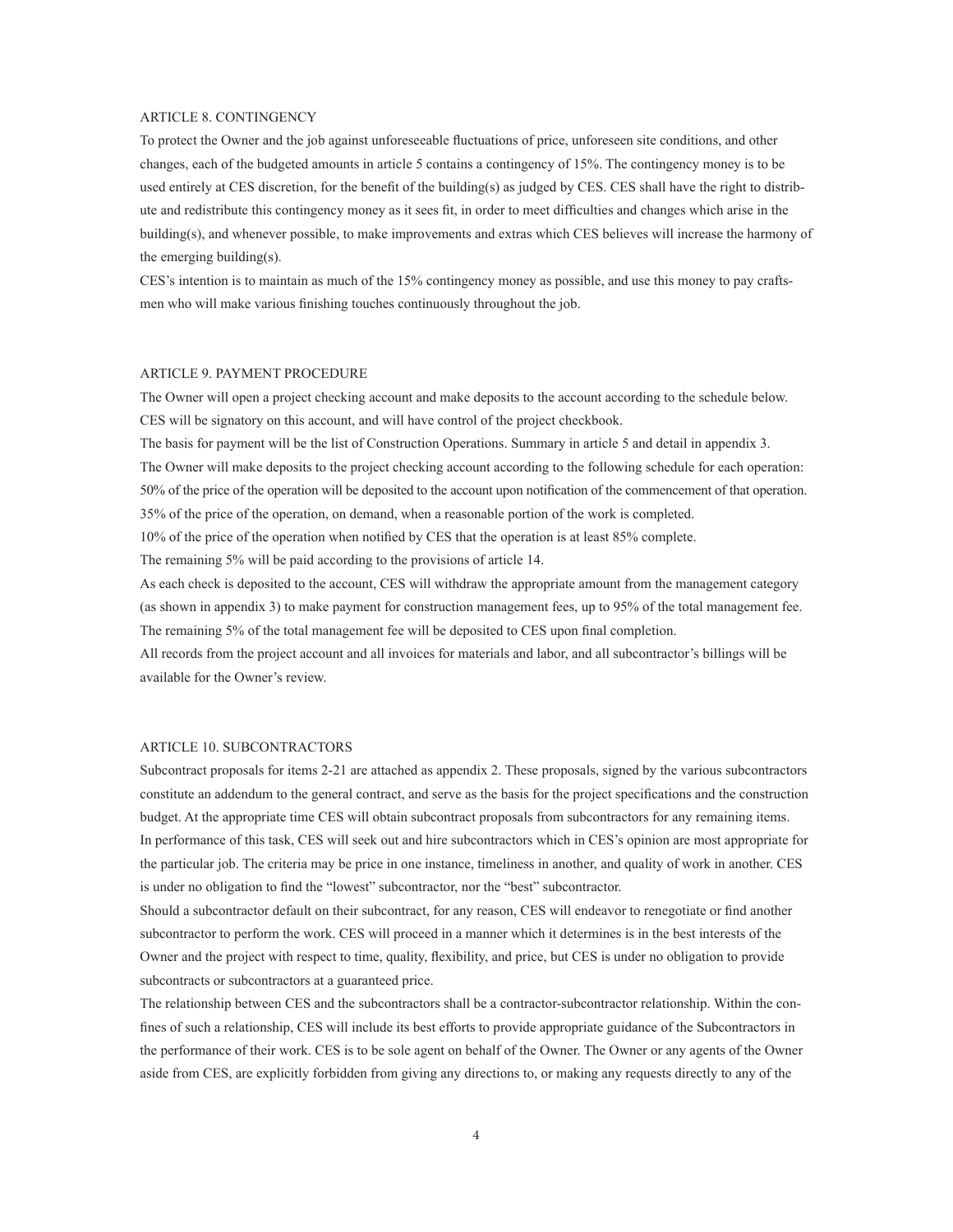subcontractors. The Owner may, of course, make requests through CES as provided in article 11.

## ARTICLE 11, DESIGN DECISIONS AND CHANGES INITIATED BY CES

Part of CES philosophy is that there are no defined plans and specifications. CES will have authority to make design decisions and design changes as it determines necessary, without written confirmation from the Owner, as long as these decisions do not increase the total budgeted cost. Whenever possible CES will confer with the Owner but CES is not obligated to do so. Design decisions and changes may be generated by any of the following causes.

 $CES$ -initiated design changes may be generated in response to the emerging building(s). As the building(s) and rooms begin to take shape, doorway sizes and locations, window sizes and locations, wall locations and wall lengths, cabinets, finishes, etc. may have to be altered. These decisions can only be made on the site, during construction, as the  $building(s)$  is taking shape.

 $\text{CES-initated design changes will be required to keep the overall price of the building(s) in budget. As a result of some$ unforeseeable problem, or as a result of an overage due to a previous design change, it will become necessary to make changes in the building(s) to offset the overages. This is not something that might happen, it is something that will happen. Although often seen as negative, these types of changes are more often than not positive changes which ultimately result in producing the best buildings.

CES will confer with the Owner in major design decisions which the Owner has identified as important ahead of time, and before making any major design changes, but CES has the main commitment to "listen" to the emerging building(s), and to do what is in the best interests of the building(s). The owner will be consulted on and encouraged to participate in the detailed layout of  $\qquad \qquad$  as the Owner has requested.

#### ARTICLE 12. CHANGES NOT COVERED BY ARTICLE 11.

Changes not covered by article 11, and resulting in an increase of cost, will be approved in writing by the Owner. In cases where an increase of cost is anticipated, the Owner must approve the change in writing before CES can begin the work. If the owner does not approve it, the work will not be done.

## ARTICLE 13. TIME

The work to be performed under this contract shall commence within 15 days of the signing of this contract. The work shall be completed in accordance with the schedule provided pursuant to the paragraph below.

Both Owner and CES desire to complete the project in months starting from the date of commencement. CES will provide the Owner with an estimated construction schedule for the project. This schedule shall indicate the dates for the starting and completion of the various stages of the construction and shall contain the necessary information to allow the Owner to monitor the progress of the work. It shall be revised as required by the conditions of the work and those conditions and events which are beyond the control of CES.

The Owner agrees that if the building process is slowed down, by any act or neglect of Owner, by any separate contractor employed by the Owner, by any unreasonably slow process of decision making or design negotiation from the Owner, CES will then be entitled to an appropriate increase of management fee, to make up for the extra time. If the building process is slowed down for any other reason not caused by CES negligence, CES and the Owner will negotiate fair compensation if any additional management fee is required. Adherence to time conditions is of vital importance to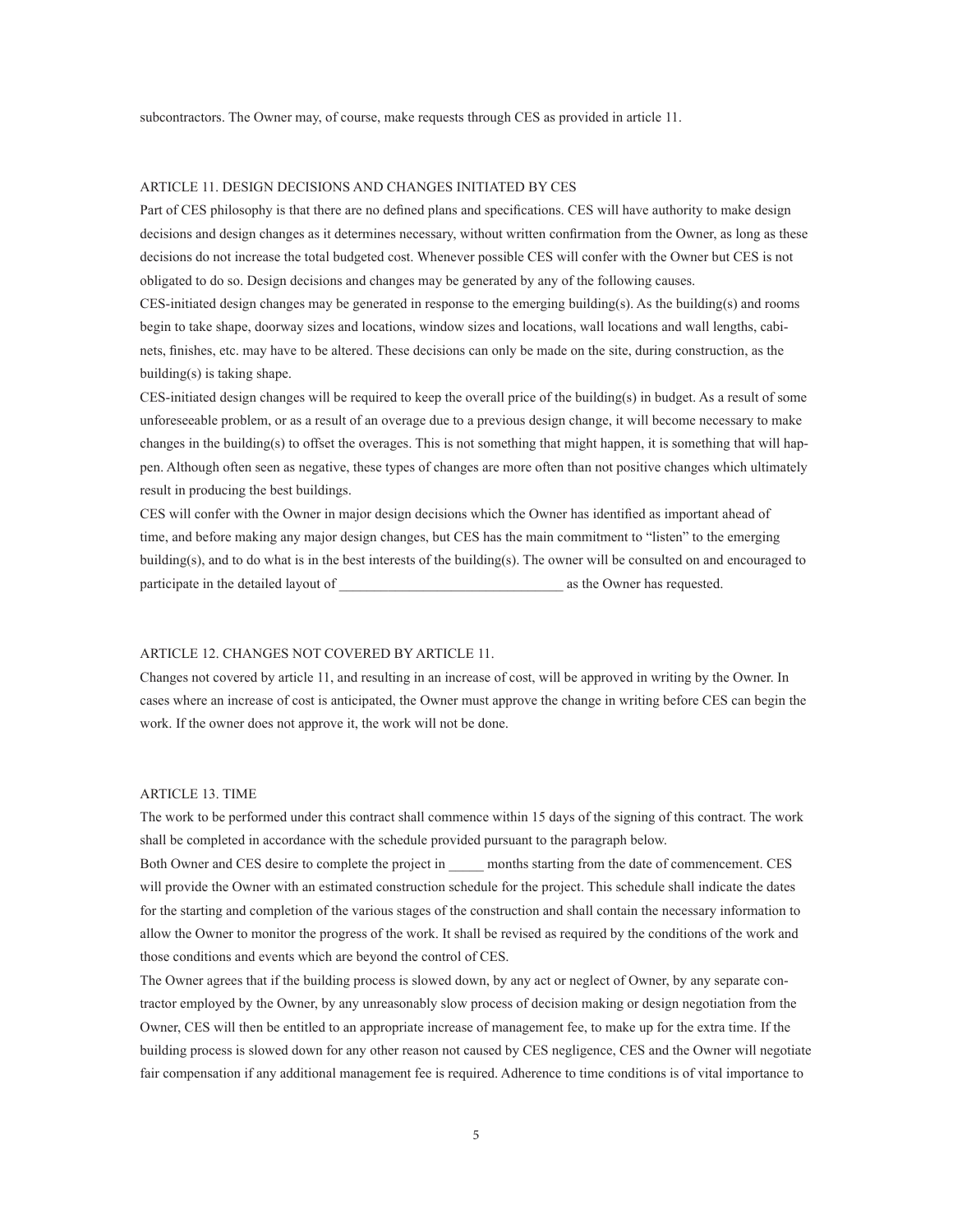the proper running of the job site, and is of material importance to the successful completion of this contract.

## ARTICLE 14. SUBSTANTIAL COMPLETION

The date of substantial completion of the project or a designated portion thereof is the date when construction is sufficiently complete in accordance with the drawings and specifications so the Owner can occupy or utilize or, in fact, does occupy or utilize, the project or designated portion thereof for the use for which it is intended.

The date of substantial completion shall be established in writing, signed by the Owner and CES. At that time, a punch list of items to be completed or corrected (if any) shall be prepared by the Owner and CES along with a time schedule for their completion or correction, and the remaining unpaid balance of the contract including the  $5\%$  subcontract retentions will be deposited to the construction account.

## ARTICLE 15. LIEN RELEASES

CES warrants that all money paid by Owner, except management, will be used on the building to pay for materials, job expenses, subcontractors and craftsmen.

CES will obtain partial waivers of lien for all payments to subcontractors and will forward these to the Owner.

#### ARTICLE 16, FINAL PAYMENT

Following full completion of the work as defined by the punch list (article 14) and final inspection and acceptance of the work in writing by the Owner, CES shall have authority to make final payments to subcontractors, and to withdraw final payment of the management fee. To protect the Owner CES agrees that they will not use these funds to make final payments until the subcontractor has provided the appropriate final lien releases. When all payments have been made, CES will issue a duly executed final waiver of lien.

## ARTICLE 17. CES OBLIGATION AND FIRST-YEAR REPAIRS

CES will maintain \$ from the contingency in the job account, for a period of one year after final completion. This money is to be spent for repairs and annoyance items which occur after final completion. CES will use the  $\$\$  at its discretion, to fix items that are unsatisfactory to the Owner. If, one year after final completion, this money or any part of it remains unspent. CES will use the balance in consultation with the Owner, to make some nice small improvements to the building(s). CES shall have no further obligation, beyond that covered by this money, for making repairs or improvements on items considered unsatisfactory by the Owner. CES will also make its best efforts to help the Owner enforce the warranties provided by subcontractors.

#### ARTICLE 18, JOB EXPENSES

Owner will maintain working telephones on site at all times. Owner will supply working electric service and water to the job site. Owner will supply toilet, storage, cleanup facilities and lunch room for subcontractors workers at all times. Owner will reimburse CES management personnel for mileage to and from CES office, at 27 cents per mile. CES will pay the phone, electric, water and toilet bills, together with mileage reimbursements out of the job account. Estimated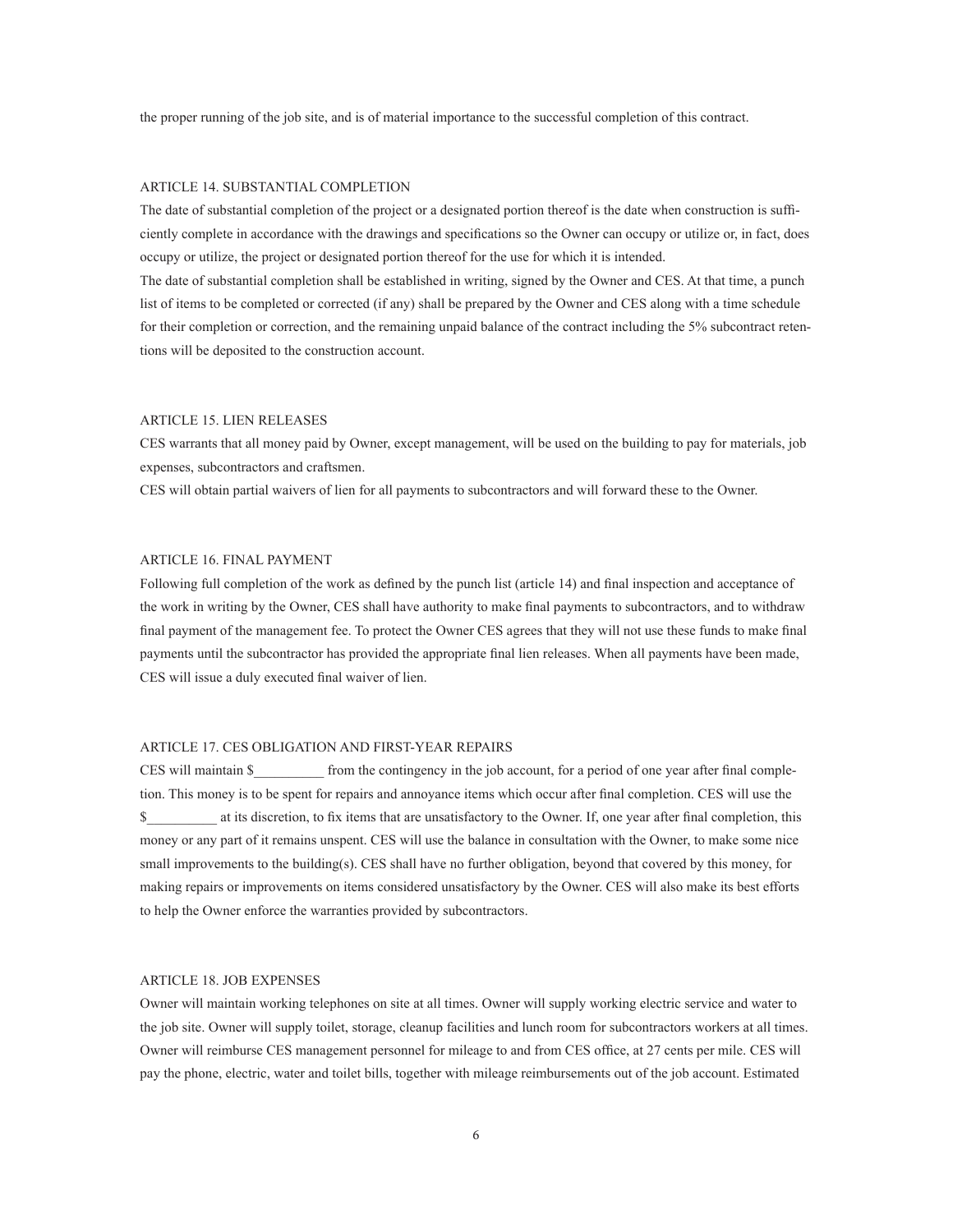costs for these items are included in the construction budget under general conditions. If these costs run above estimate, overage to be carried by Owner.

### ARTICLE 19. UNKNOWN CONDITIONS

The work may include modification or connection to existing structures. It is not possible to anticipate all problems which may arise, in the work of connecting to such existing structures. If unexpected conditions that affect the performance of the work and vary from those indicated by the contract documents, are encountered, base price of project and schedule shall be equitably adjusted for such unexpected conditions in writing between CES and the Owner upon claim made by CES.

#### ARTICLE 20. INSURANCE

The Owner will carry all necessary general liability, fire, and earthquake insurance and any other insurance which may be required to protect the Owner against claims which may arise from operations under this project.

CES will purchase and maintain the following insurance to cover CES's operations under this agreement:

1. Workers' compensation insurance in full compliance with workers' compensation laws of the State of California for all employees of CES and other persons directly associated with CES's management team.

2. CES will, in addition, request that all subcontractors provide certificates of worker's compensation insurance for their employees. In any case where this is unavailable, CES will carry the necessary worker's compensation on its own policy and deduct the cost from the subcontract price.

## ARTICLE 21, CES SPECIAL CONSTRUCTION METHODS AND PHILOSOPHY

The Owner recognizes that the methods and philosophy of CES include unusual use of materials, and unusual combinations of high-level and low-level finish. The building(s) will not necessarily be designed to typical California industry standards for residential or public buildings, and the Owner's desire to break with these prevailing standards is explicitly part of the intent of this contract.

Owner approves the form and content of the CES subcontract forms attached to this contract as appendix 2, and recognizes the right of CES to make substitutions as provided in the subcontract agreements.

The Owner is specifically bargaining for CES's exercise of its independent judgment in carrying out the above-described construction methods and philosophy.

#### ARTICLE 22, SAFETY.

CES shall take necessary precautions for the safety of CES employees on the job, and shall comply with all applicable provisions of federal, state and municipal safety laws. CES shall have no responsibility for the abatement of safety hazards resulting from work at the job site carried on by other persons, or by subcontractors. Subcontractors will be responsible for their own safety, but CES and CES employees will encourage safety on the site.

# ARTICLE 23, WARRANTIES.

CES warrants to the Owner that all materials and equipment furnished under this agreement will be new unless other-